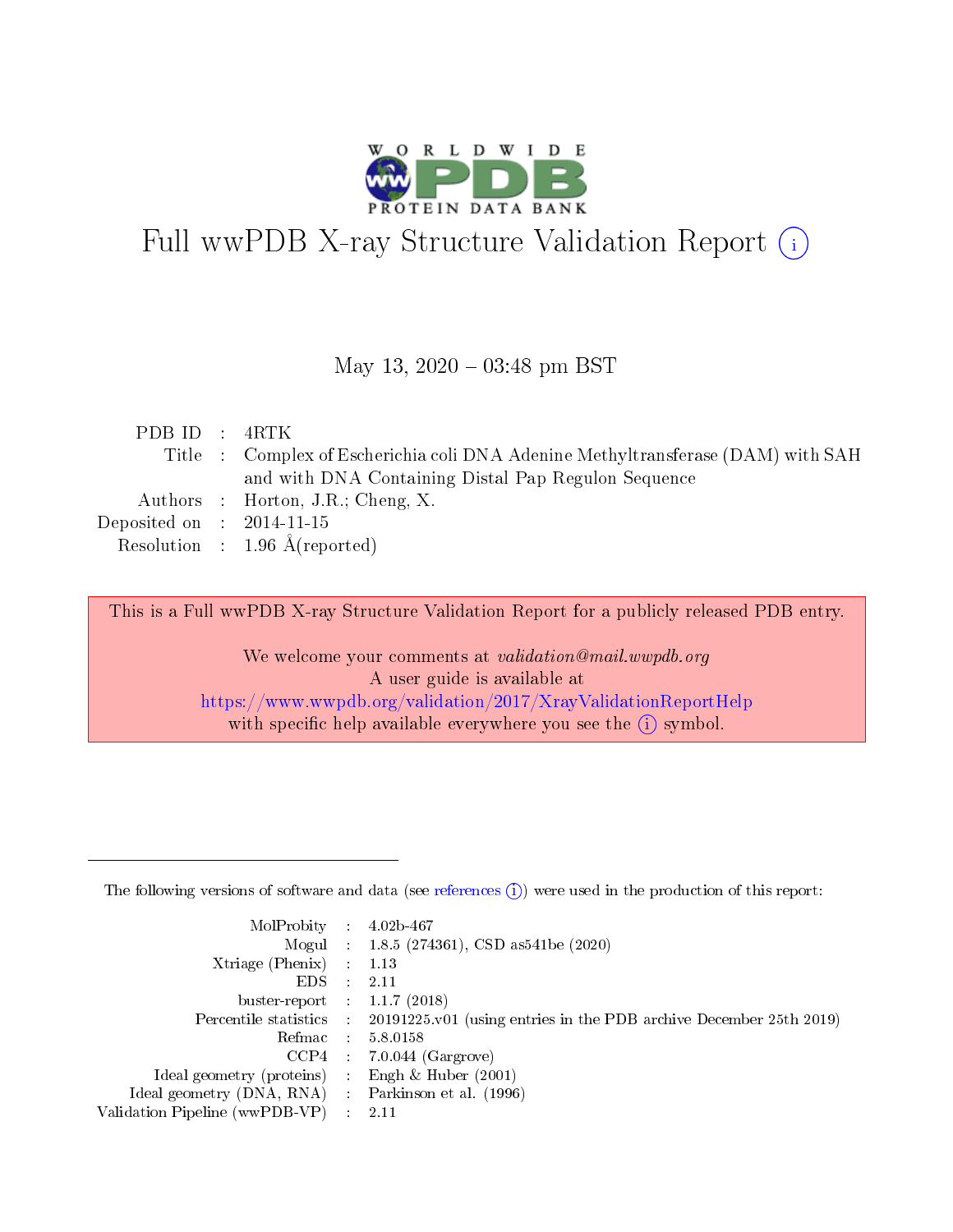# 1 [O](https://www.wwpdb.org/validation/2017/XrayValidationReportHelp#overall_quality)verall quality at a glance  $(i)$

The following experimental techniques were used to determine the structure: X-RAY DIFFRACTION

The reported resolution of this entry is 1.96 Å.

Percentile scores (ranging between 0-100) for global validation metrics of the entry are shown in the following graphic. The table shows the number of entries on which the scores are based.



| Metric                | Whole archive<br>$(\#\mathrm{Entries})$ | Similar resolution<br>$(\#\text{Entries}, \text{resolution range}(\textup{\AA}))$ |
|-----------------------|-----------------------------------------|-----------------------------------------------------------------------------------|
| $R_{free}$            | 130704                                  | $2580(1.96-1.96)$                                                                 |
| Clashscore            | 141614                                  | $2705(1.96-1.96)$                                                                 |
| Ramachandran outliers | 138981                                  | $2678(1.96-1.96)$                                                                 |
| Sidechain outliers    | 138945                                  | $2678(1.96-1.96)$                                                                 |
| RSRZ outliers         | 127900                                  | $2539(1.96-1.96)$                                                                 |

The table below summarises the geometric issues observed across the polymeric chains and their fit to the electron density. The red, orange, yellow and green segments on the lower bar indicate the fraction of residues that contain outliers for  $>=3, 2, 1$  and 0 types of geometric quality criteria respectively. A grey segment represents the fraction of residues that are not modelled. The numeric value for each fraction is indicated below the corresponding segment, with a dot representing fractions  $\epsilon=5\%$  The upper red bar (where present) indicates the fraction of residues that have poor fit to the electron density. The numeric value is given above the bar.

|  | $\boxed{\text{Mol}}$ Chain   Length | Quality of chain |           |
|--|-------------------------------------|------------------|-----------|
|  | 298                                 | 5%<br>77%        | 5%<br>18% |
|  |                                     | 100%             |           |
|  |                                     | 73%              | 27%       |

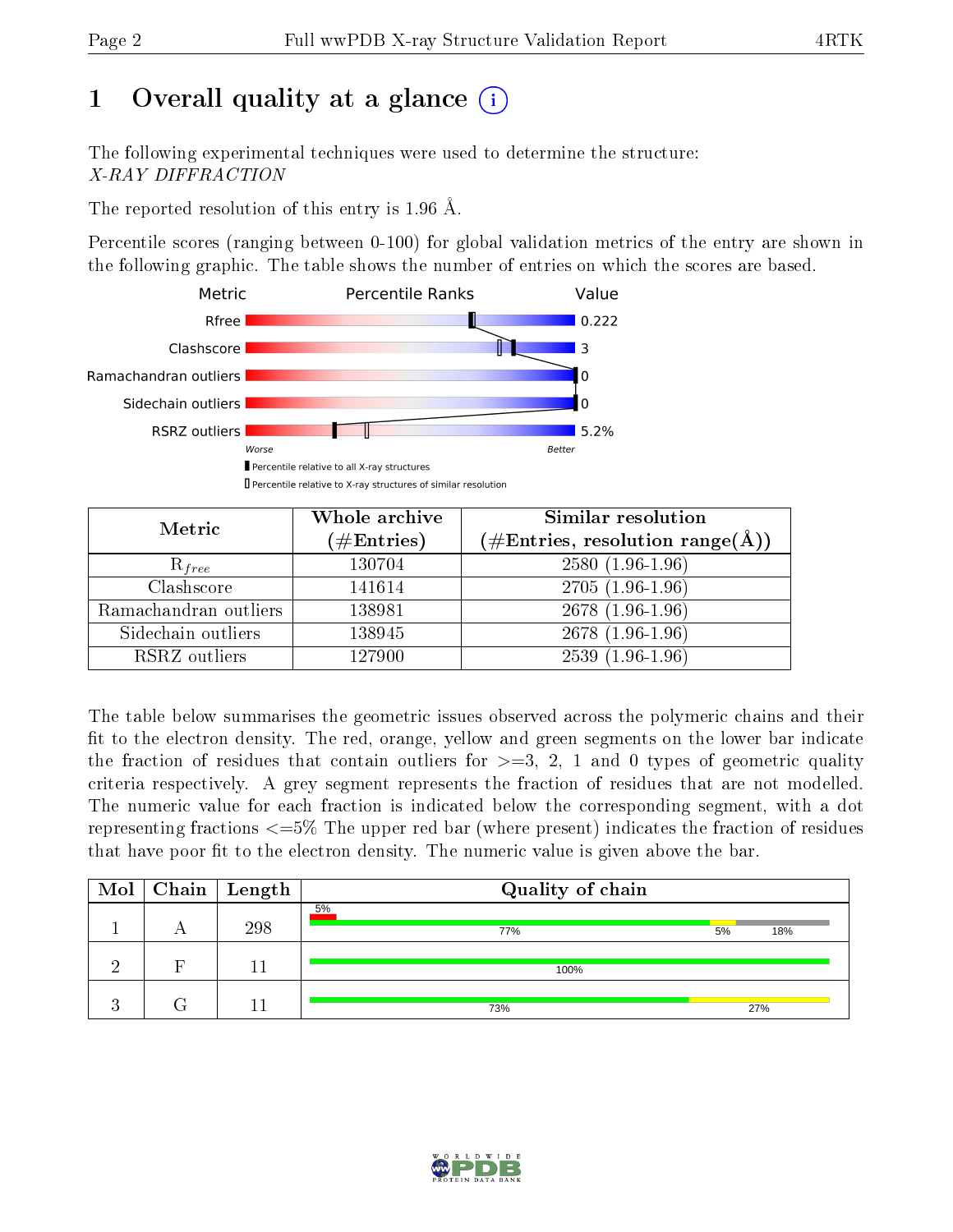# 2 Entry composition (i)

There are 6 unique types of molecules in this entry. The entry contains 2547 atoms, of which 0 are hydrogens and 0 are deuteriums.

In the tables below, the ZeroOcc column contains the number of atoms modelled with zero occupancy, the AltConf column contains the number of residues with at least one atom in alternate conformation and the Trace column contains the number of residues modelled with at most 2 atoms.

Molecule 1 is a protein called DNA adenine methylase.

| Mol | ${\rm Chain}$ | Residues |                      |      | Atoms |     |                | ⊢ZeroOcc∣ | $\vert$ AltConf $\vert$ | Trace |
|-----|---------------|----------|----------------------|------|-------|-----|----------------|-----------|-------------------------|-------|
|     |               | 245      | <b>Total</b><br>1972 | 1278 | 326   | 361 | $\overline{ }$ |           |                         |       |

| Chain            | Residue        | Modelled   | Actual | Comment               | Reference                      |
|------------------|----------------|------------|--------|-----------------------|--------------------------------|
| A                | $-19$          | <b>MET</b> |        | <b>EXPRESSION TAG</b> | UNP H0Q7C9                     |
| А                | $-18$          | <b>GLY</b> |        | <b>EXPRESSION TAG</b> | UNP H0Q7C9                     |
| $\bf{A}$         | $-17$          | <b>SER</b> |        | <b>EXPRESSION TAG</b> | UNP H0Q7C9                     |
| $\bf{A}$         | $-16$          | <b>SER</b> |        | <b>EXPRESSION TAG</b> | UNP H0Q7C9                     |
| A                | $-15$          | <b>HIS</b> |        | <b>EXPRESSION TAG</b> | $\overline{\text{UNP H}}0Q7C9$ |
| $\bf{A}$         | $-14$          | <b>HIS</b> |        | <b>EXPRESSION TAG</b> | UNP H0Q7C9                     |
| A                | $-13$          | <b>HIS</b> |        | <b>EXPRESSION TAG</b> | UNP H0Q7C9                     |
| A                | $-12$          | <b>HIS</b> |        | <b>EXPRESSION TAG</b> | UNP H0Q7C9                     |
| $\boldsymbol{A}$ | $-11$          | <b>HIS</b> |        | <b>EXPRESSION TAG</b> | UNP H0Q7C9                     |
| $\bf{A}$         | $-10$          | <b>HIS</b> |        | <b>EXPRESSION TAG</b> | UNP H0Q7C9                     |
| $\bf{A}$         | $-9$           | <b>SER</b> |        | <b>EXPRESSION TAG</b> | UNP H0Q7C9                     |
| A                | $-8$           | <b>SER</b> |        | <b>EXPRESSION TAG</b> | UNP H0Q7C9                     |
| $\bf{A}$         | $-7$           | <b>GLY</b> |        | <b>EXPRESSION TAG</b> | UNP H0Q7C9                     |
| $\bf{A}$         | $-6$           | <b>LEU</b> |        | <b>EXPRESSION TAG</b> | UNP H0Q7C9                     |
| A                | $-5$           | VAL        |        | <b>EXPRESSION TAG</b> | $\overline{\text{UNP}}$ H0Q7C9 |
| $\overline{A}$   | $-4$           | PRO        |        | <b>EXPRESSION TAG</b> | UNP H0Q7C9                     |
| $\bf{A}$         | $-3$           | ARG        |        | <b>EXPRESSION TAG</b> | UNP H0Q7C9                     |
| A                | $-2$           | <b>GLY</b> |        | <b>EXPRESSION TAG</b> | UNP H0Q7C9                     |
| А                | $-1$           | <b>SER</b> |        | <b>EXPRESSION TAG</b> | UNP H0Q7C9                     |
| $\bf{A}$         | $\overline{0}$ | <b>HIS</b> |        | <b>EXPRESSION TAG</b> | UNP H0Q7C9                     |
| $\bf{A}$         | 175            | <b>SER</b> | ALA    | SEE REMARK 999        | UNP H0Q7C9                     |

There are 21 discrepancies between the modelled and reference sequences:

 Molecule 2 is a DNA chain called DNA (5'-D(\*TP\*CP\*TP\*AP\*AP\*AP\*GP\*AP\*TP\*CP\*  $G$ –3').

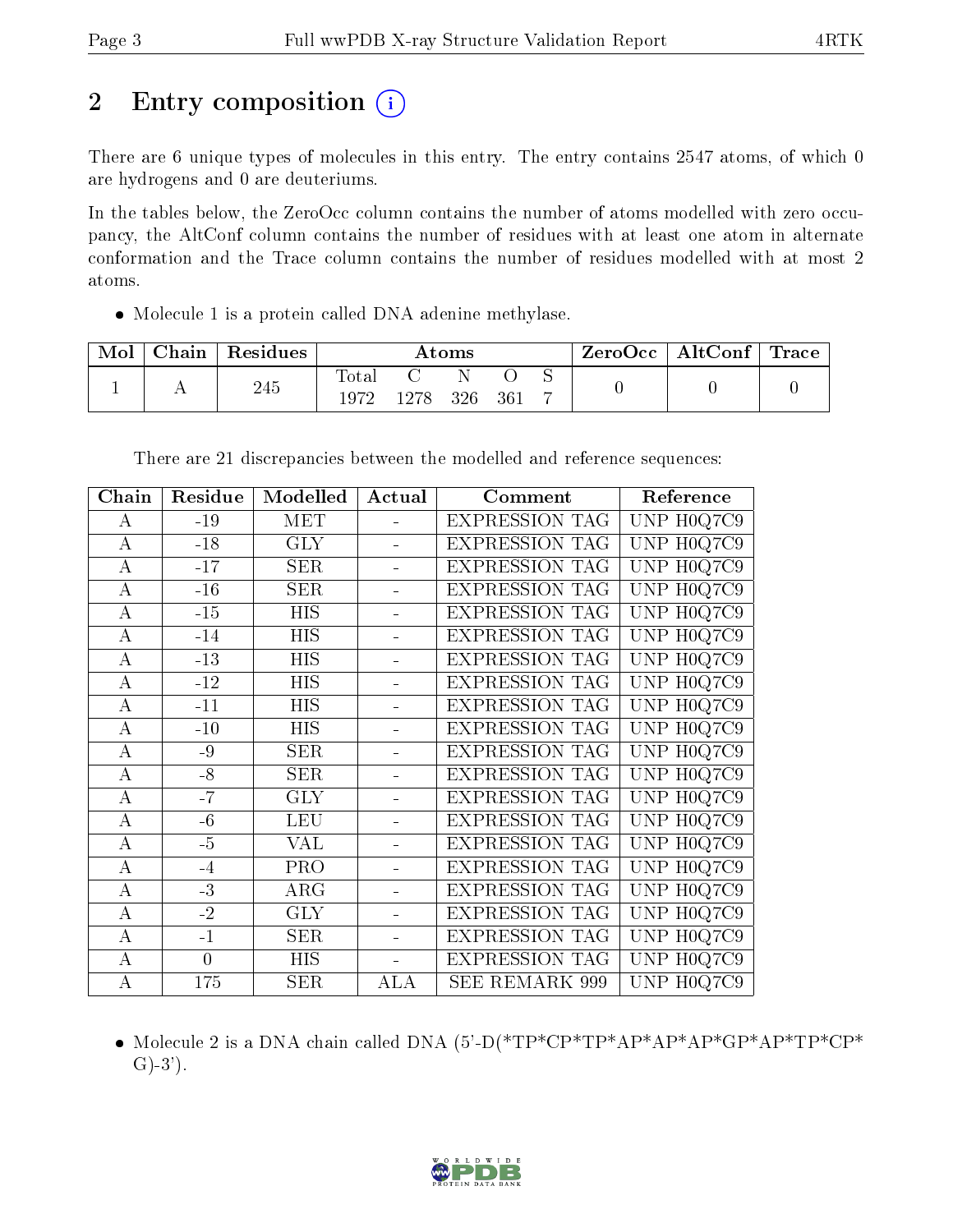| Mol | $\mid$ Chain $\mid$ Residues |       |                    | Atoms |      | $\mid$ ZeroOcc $\mid$ AltConf $\mid$ Trace |  |
|-----|------------------------------|-------|--------------------|-------|------|--------------------------------------------|--|
|     |                              | Total | $\sim$ $C$<br>107. | -42   | - 63 |                                            |  |

 $\bullet$  Molecule 3 is a DNA chain called DNA (5'-D(\*AP\*CP\*GP\*AP\*TP\*CP\*TP\*TP\*AP\*  $G(-3)$ .

| Mol | $\Box$ Chain $\Box$ | $\perp$ Residues |              |     | Atoms    |    |  | $\text{ZeroOcc} \mid \text{AltConf} \mid \text{Trace}$ |  |
|-----|---------------------|------------------|--------------|-----|----------|----|--|--------------------------------------------------------|--|
|     |                     | ┸┸               | Total<br>222 | 108 | 'N<br>39 | 65 |  |                                                        |  |

 Molecule 4 is S-ADENOSYL-L-HOMOCYSTEINE (three-letter code: SAH) (formula:  $C_{14}H_{20}N_6O_5S$ ).



| Mol | $\sqrt{\mathbf{Chain}}$ Residues <sup>1</sup> | Atoms       |       |  |  | $ZeroOcc \mid AltConf \mid$ |  |  |
|-----|-----------------------------------------------|-------------|-------|--|--|-----------------------------|--|--|
|     |                                               | Total<br>26 | - C N |  |  |                             |  |  |

• Molecule 5 is GLYCEROL (three-letter code: GOL) (formula:  $C_3H_8O_3$ ).

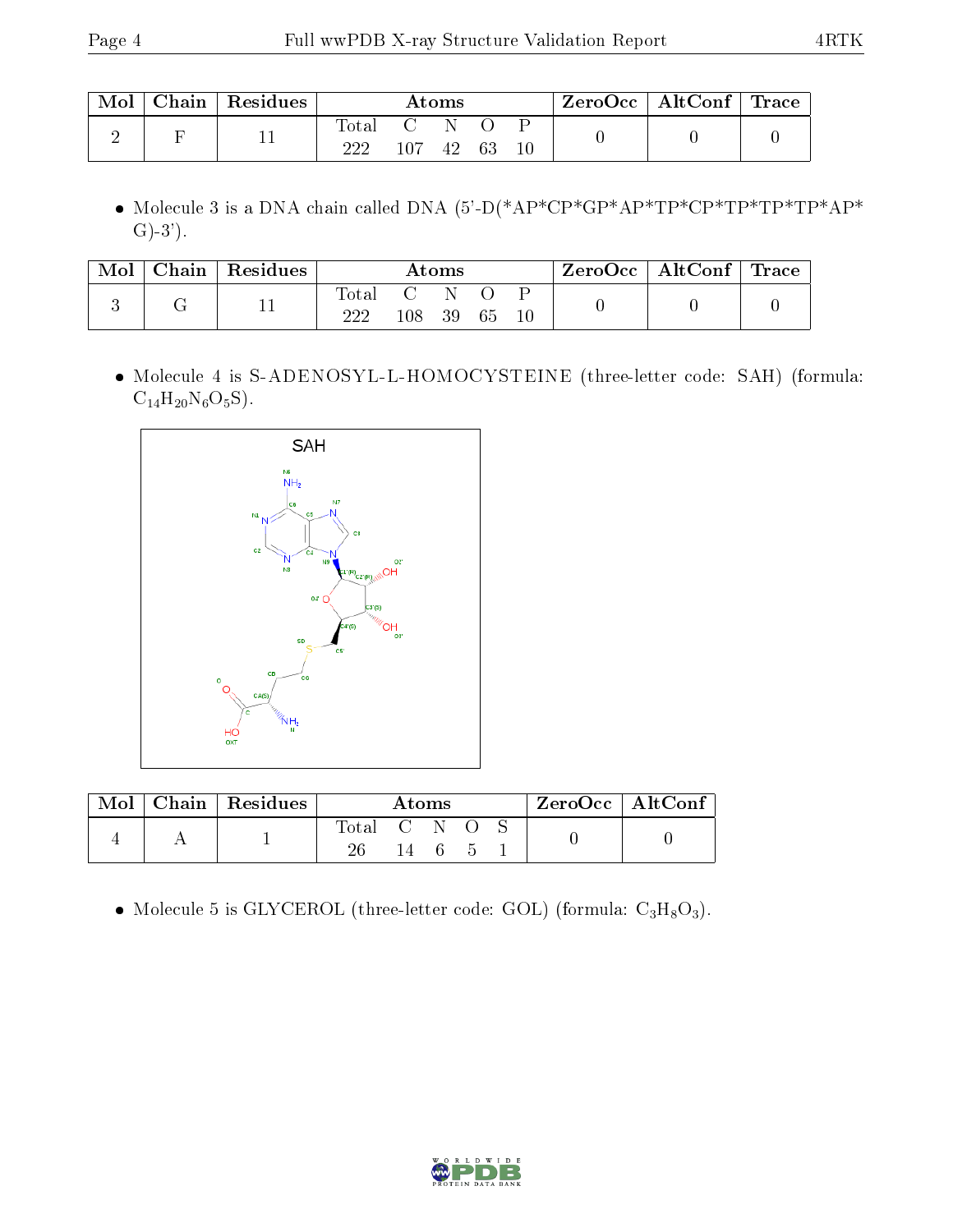

|  | $\text{Mol}$   Chain   Residues | Atoms   |  |  | $ZeroOcc \mid AltConf$ |  |
|--|---------------------------------|---------|--|--|------------------------|--|
|  |                                 | Total C |  |  |                        |  |

 $\bullet\,$  Molecule 6 is water.

|  | Mol   Chain   Residues | Atoms               | $ZeroOcc \   \ AltConf \  $ |
|--|------------------------|---------------------|-----------------------------|
|  | 85                     | Total O<br>85<br>85 |                             |
|  |                        | Total O             |                             |
|  |                        | Total<br>- 0        |                             |

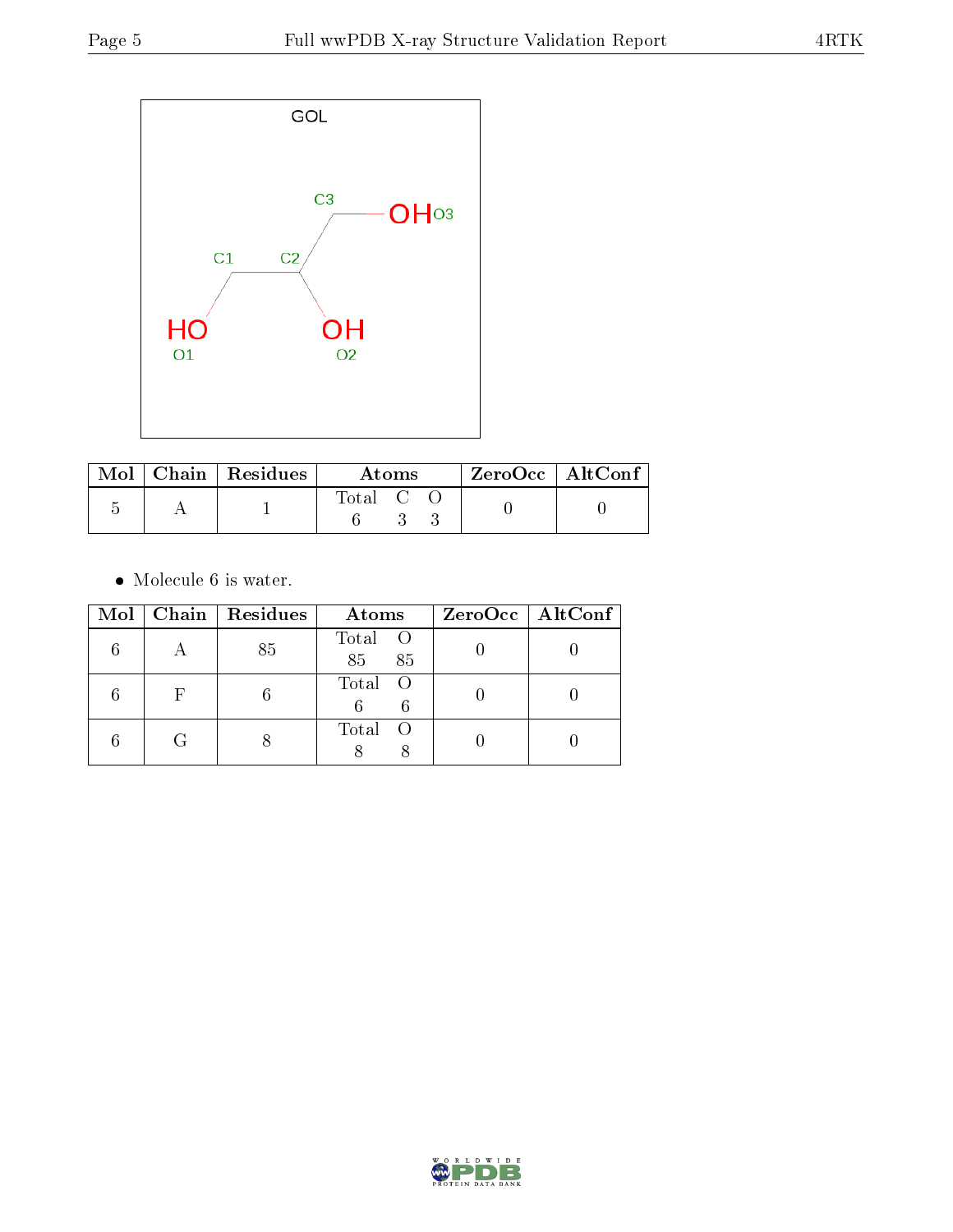## 3 Residue-property plots  $(i)$

These plots are drawn for all protein, RNA and DNA chains in the entry. The first graphic for a chain summarises the proportions of the various outlier classes displayed in the second graphic. The second graphic shows the sequence view annotated by issues in geometry and electron density. Residues are color-coded according to the number of geometric quality criteria for which they contain at least one outlier: green  $= 0$ , yellow  $= 1$ , orange  $= 2$  and red  $= 3$  or more. A red dot above a residue indicates a poor fit to the electron density (RSRZ  $> 2$ ). Stretches of 2 or more consecutive residues without any outlier are shown as a green connector. Residues present in the sample, but not in the model, are shown in grey.



• Molecule 1: DNA adenine methylase

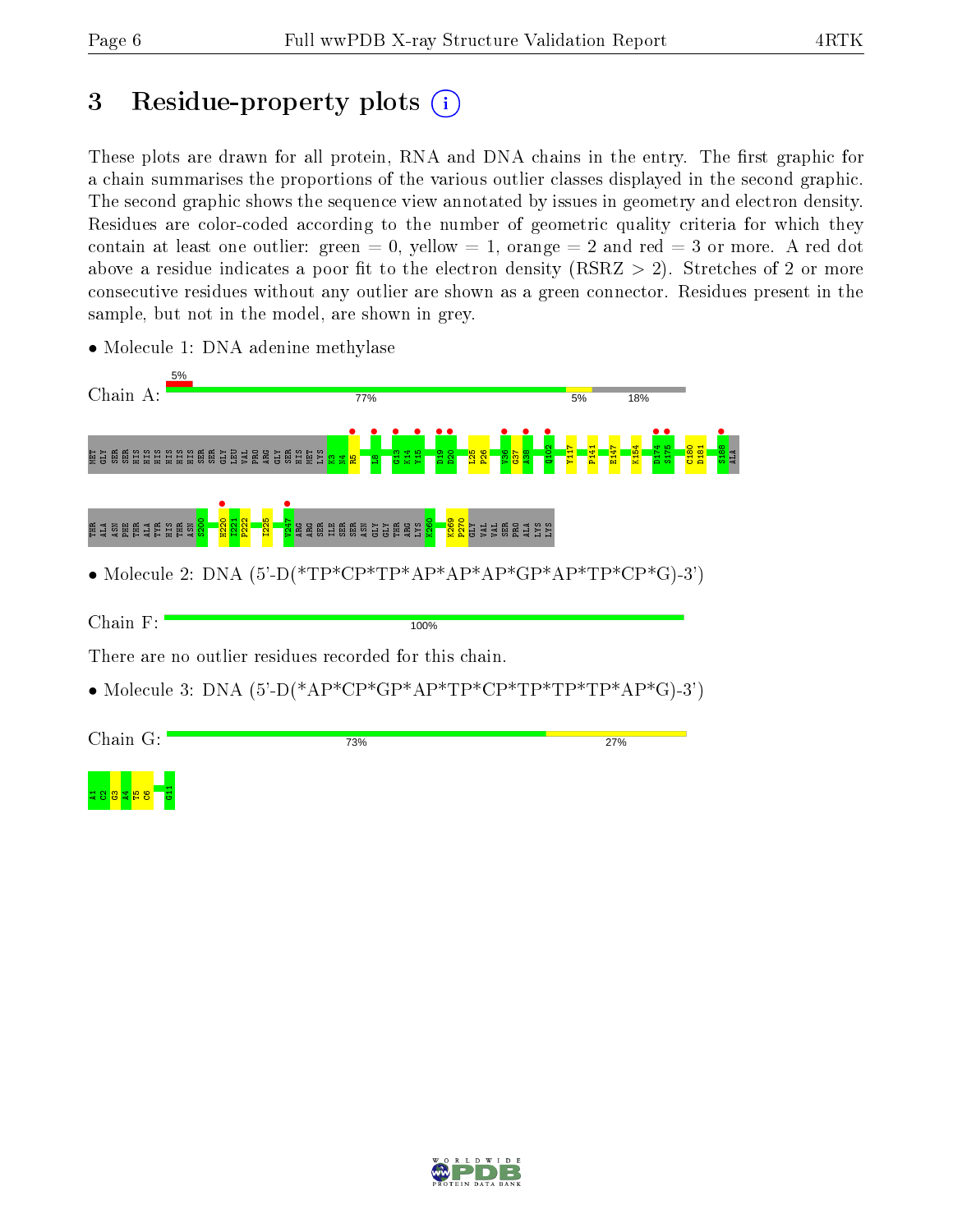## 4 Data and refinement statistics  $(i)$

| Property                                                             | Value                                           | Source     |
|----------------------------------------------------------------------|-------------------------------------------------|------------|
| Space group                                                          | P 21 21 21                                      | Depositor  |
| Cell constants                                                       | $63.04\text{\AA}$<br>36.33Å<br>142.19Å          |            |
| a, b, c, $\alpha$ , $\beta$ , $\gamma$                               | $90.00^\circ$<br>$90.00^\circ$<br>$90.00^\circ$ | Depositor  |
| Resolution $(A)$                                                     | 26.20<br>$-1.96$                                | Depositor  |
|                                                                      | $28.78 = 1.96$                                  | <b>EDS</b> |
| % Data completeness                                                  | $98.1 (26.20 - 1.96)$                           | Depositor  |
| (in resolution range)                                                | $95.6(28.78-1.96)$                              | <b>EDS</b> |
| $R_{merge}$                                                          | 0.06                                            | Depositor  |
| $\mathrm{R}_{sym}$                                                   | (Not available)                                 | Depositor  |
| $\langle I/\sigma(I) \rangle^{-1}$                                   | $3.86$ (at $1.96$ Å)                            | Xtriage    |
| Refinement program                                                   | PHENIX (phenix.refine: 1.9 1692)                | Depositor  |
|                                                                      | 0.210<br>0.223<br>$\mathbb{R}^2$                | Depositor  |
| $R, R_{free}$                                                        | $0.212$ ,<br>0.222                              | DCC        |
| $R_{free}$ test set                                                  | 1154 reflections $(4.84\%)$                     | wwPDB-VP   |
| Wilson B-factor $(A^2)$                                              | 33.0                                            | Xtriage    |
| Anisotropy                                                           | 0.147                                           | Xtriage    |
| Bulk solvent $k_{sol}(e/\mathring{A}^3)$ , $B_{sol}(\mathring{A}^2)$ | $0.36$ , 46.1                                   | <b>EDS</b> |
| $L$ -test for twinning <sup>2</sup>                                  | $< L >$ = 0.47, $< L2 >$ = 0.30                 | Xtriage    |
| Estimated twinning fraction                                          | No twinning to report.                          | Xtriage    |
| $F_o, F_c$ correlation                                               | 0.95                                            | <b>EDS</b> |
| Total number of atoms                                                | 2547                                            | wwPDB-VP   |
| Average B, all atoms $(A^2)$                                         | 41.0                                            | wwPDB-VP   |

Xtriage's analysis on translational NCS is as follows: The largest off-origin peak in the Patterson function is  $6.59\%$  of the height of the origin peak. No significant pseudotranslation is detected.

<sup>&</sup>lt;sup>2</sup>Theoretical values of  $\langle |L| \rangle$ ,  $\langle L^2 \rangle$  for acentric reflections are 0.5, 0.333 respectively for untwinned datasets, and 0.375, 0.2 for perfectly twinned datasets.



<span id="page-6-1"></span><span id="page-6-0"></span><sup>1</sup> Intensities estimated from amplitudes.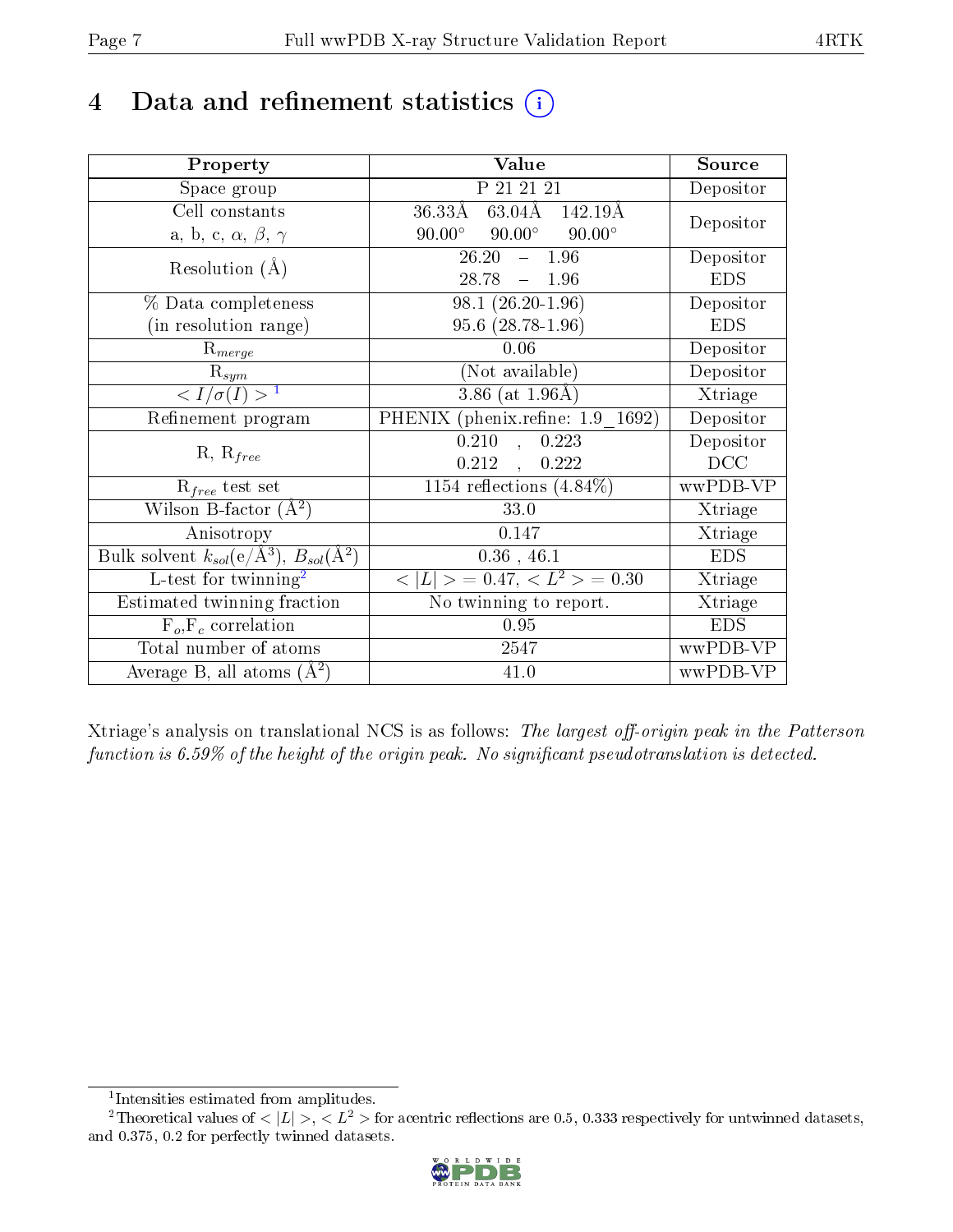# 5 Model quality  $(i)$

## 5.1 Standard geometry  $(i)$

Bond lengths and bond angles in the following residue types are not validated in this section: GOL, SAH

The Z score for a bond length (or angle) is the number of standard deviations the observed value is removed from the expected value. A bond length (or angle) with  $|Z| > 5$  is considered an outlier worth inspection. RMSZ is the root-mean-square of all Z scores of the bond lengths (or angles).

| Mol                         | Chain |      | Bond lengths |             | Bond angles         |
|-----------------------------|-------|------|--------------|-------------|---------------------|
|                             |       | RMSZ | $\# Z  > 5$  | <b>RMSZ</b> | $\Vert Z \Vert > 5$ |
| 1                           |       | 0.24 | 0/2027       | 0.36        | 0/2757              |
| $\mathcal{D}_{\mathcal{L}}$ | F     | 0.52 | 0/249        | 0.87        | 0/382               |
| 3                           | G     | 0.46 | 0/248        | 0.94        | 0/381               |
| All                         | A II  | 0.31 | 2524         | 0.53        | /3520               |

There are no bond length outliers.

There are no bond angle outliers.

There are no chirality outliers.

There are no planarity outliers.

### $5.2$  Too-close contacts  $(i)$

In the following table, the Non-H and H(model) columns list the number of non-hydrogen atoms and hydrogen atoms in the chain respectively. The H(added) column lists the number of hydrogen atoms added and optimized by MolProbity. The Clashes column lists the number of clashes within the asymmetric unit, whereas Symm-Clashes lists symmetry related clashes.

| Mol |                           |      | Chain   Non-H   $H (model)$ | H(added) |    | $Clashes$   Symm-Clashes |
|-----|---------------------------|------|-----------------------------|----------|----|--------------------------|
|     |                           | 1972 |                             | 1845     |    |                          |
| 2   | F                         | 222  |                             | 123      |    |                          |
| ച   | G                         | 222  |                             | 127      |    |                          |
|     | $\boldsymbol{\mathsf{A}}$ | 26   |                             | 19       |    |                          |
| 5   | −                         |      |                             |          |    |                          |
| 6   |                           | 85   |                             |          |    |                          |
| հ   | F                         |      |                             |          |    |                          |
|     | G                         |      |                             |          |    |                          |
|     |                           | 2547 |                             | 2122     | 19 |                          |

The all-atom clashscore is defined as the number of clashes found per 1000 atoms (including

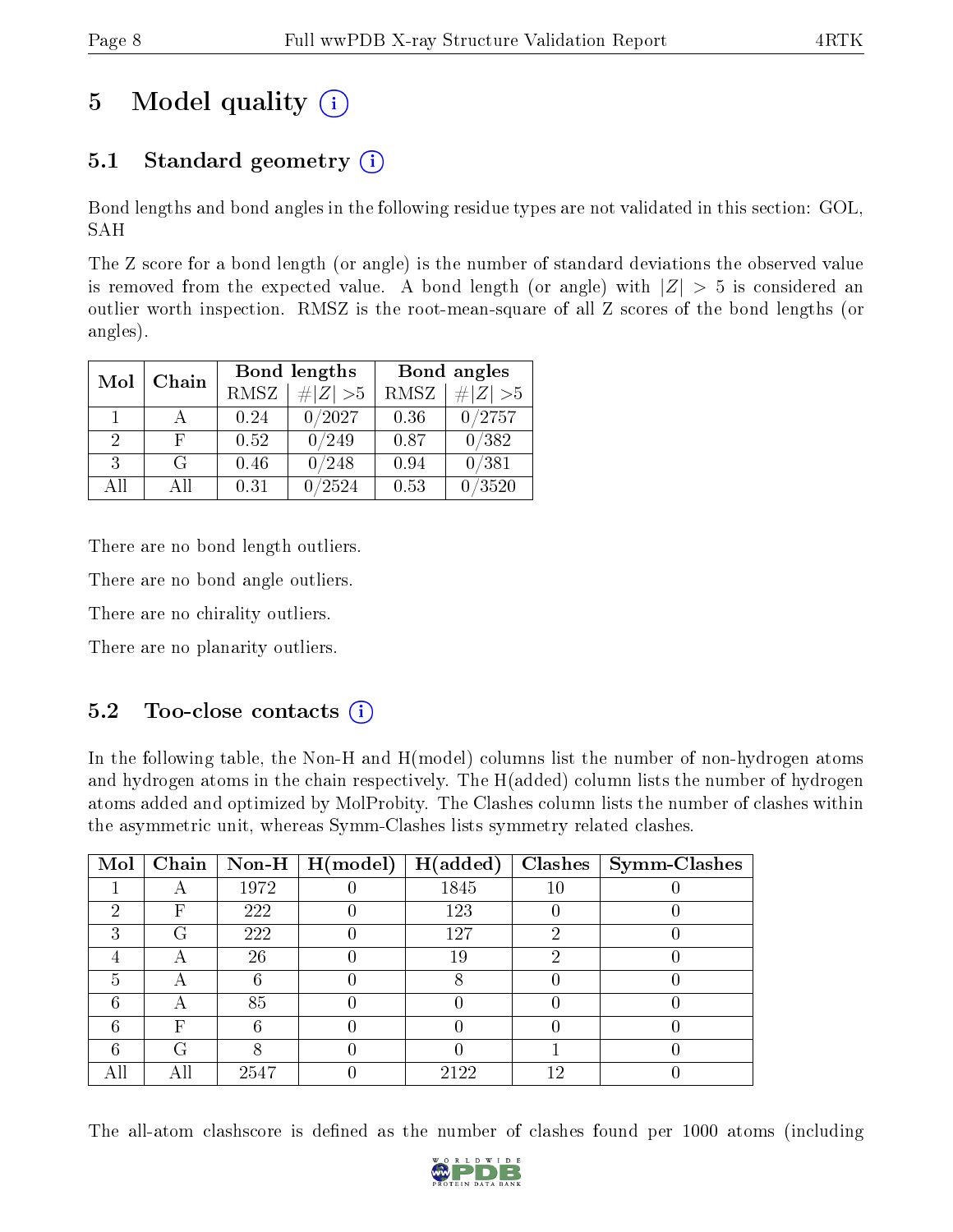hydrogen atoms). The all-atom clashscore for this structure is 3.

|            |  |  | All (12) close contacts within the same asymmetric unit are listed below, sorted by their clash |  |  |  |  |
|------------|--|--|-------------------------------------------------------------------------------------------------|--|--|--|--|
| magnitude. |  |  |                                                                                                 |  |  |  |  |

| Atom-1              | Atom-2                     | Interatomic<br>distance $(A)$ | Clash<br>overlap $(A)$ |
|---------------------|----------------------------|-------------------------------|------------------------|
| 1: A:37: GLY: HA3   | 4: A:301:SAH:HB1           | 1.76                          | 0.68                   |
| 3:G:5:DT:H2"        | $3:G:6:D\\C:H5"$           | 1.79                          | 0.64                   |
| 1:A:181:ASP:OD2     | 4:A:301:SAH:N              | 2.32                          | 0.59                   |
| 3:G:3:DG:N7         | 6:G:108:HOH:O              | 2.33                          | 0.56                   |
| 1:A:220:HIS:HA      | 1:A:270:PRO:HB3            | 1.92                          | 0.51                   |
| 1: A: 5: ARG: NH2   | 1:A:147:GLU:OE2            | 2.47                          | 0.48                   |
| 1: A: 180: CYS: HB2 | 1: A:225: ILE: HG12        | 1.97                          | 0.46                   |
| 1: A:269: LYS: HA   | 1:A:270:PRO:HD3            | 1.85                          | 0.44                   |
| 1:A:26:PRO:HG2      | 1:A:222:PRO:HB2            | 1.98                          | 0.44                   |
| 1: A:154:LYS:HB3    | 1: A:154:LYS:HE2           | 1.83                          | 0.43                   |
| 1: A:117: TYR: CE2  | 1: A:141: PRO:HG2          | 2.55                          | 0.41                   |
| 1: A:25:LEU:HA      | 1:A:26:PRO:H <sub>D3</sub> | 1.94                          | 0.41                   |

There are no symmetry-related clashes.

### 5.3 Torsion angles  $(i)$

#### 5.3.1 Protein backbone (i)

In the following table, the Percentiles column shows the percent Ramachandran outliers of the chain as a percentile score with respect to all X-ray entries followed by that with respect to entries of similar resolution.

The Analysed column shows the number of residues for which the backbone conformation was analysed, and the total number of residues.

| Mol   Chain | Analysed                               | Favoured   Allowed   Outliers   Percentiles |  |                                                              |  |
|-------------|----------------------------------------|---------------------------------------------|--|--------------------------------------------------------------|--|
|             | $239/298(80\%)$   235 (98\%)   4 (2\%) |                                             |  | $\begin{array}{ c c c c c }\n\hline\n100 & 100\n\end{array}$ |  |

There are no Ramachandran outliers to report.

#### 5.3.2 Protein sidechains (i)

In the following table, the Percentiles column shows the percent sidechain outliers of the chain as a percentile score with respect to all X-ray entries followed by that with respect to entries of similar resolution.

The Analysed column shows the number of residues for which the sidechain conformation was

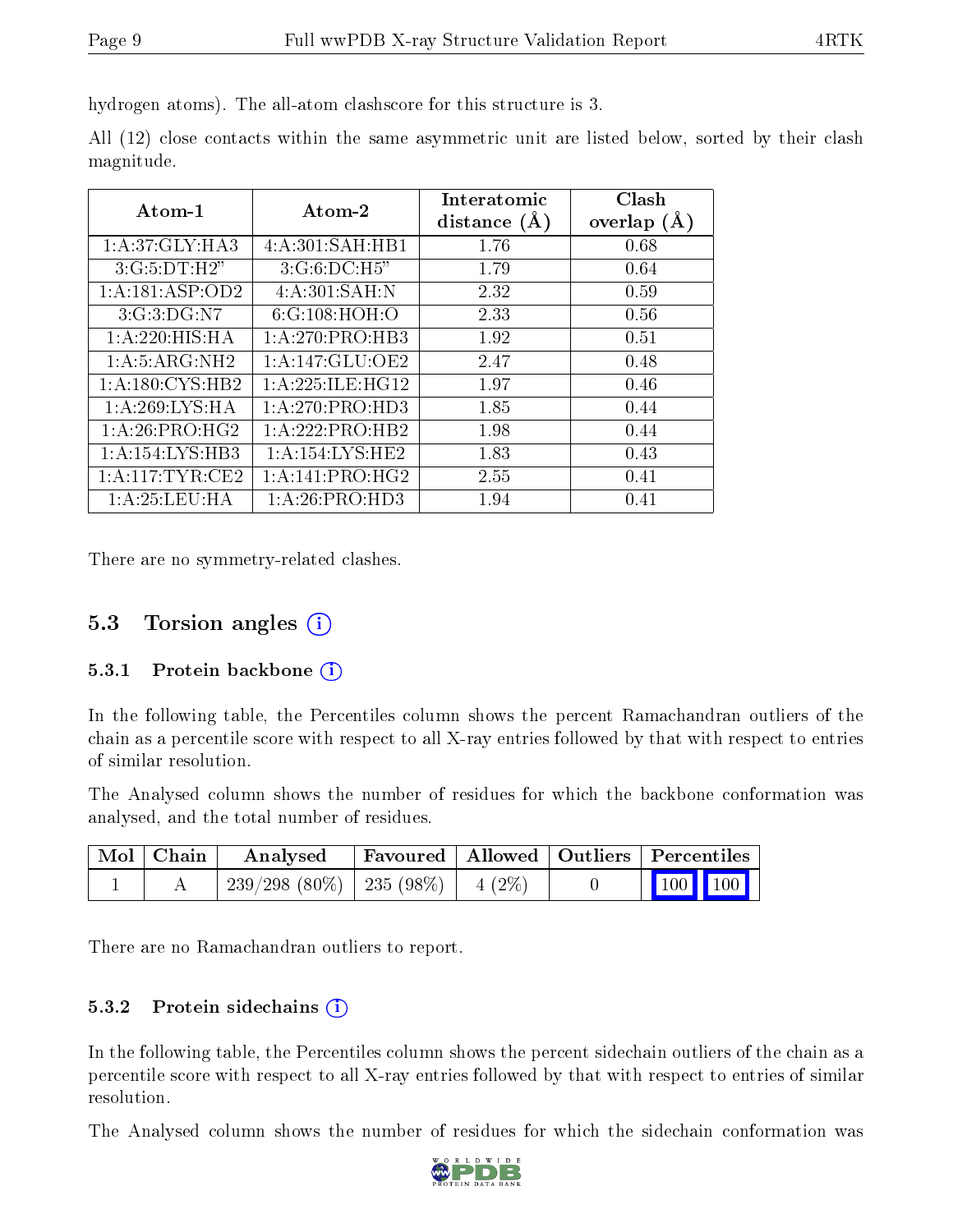| $\blacksquare$ Mol $\blacksquare$ Chain | Analysed                    | Rotameric   Outliers   Percentiles |                                                              |  |
|-----------------------------------------|-----------------------------|------------------------------------|--------------------------------------------------------------|--|
|                                         | $200/257(78%)$   200 (100%) |                                    | $\begin{array}{ c c c c c }\n\hline\n100 & 100\n\end{array}$ |  |

There are no protein residues with a non-rotameric sidechain to report.

Some sidechains can be flipped to improve hydrogen bonding and reduce clashes. There are no such sidechains identified.

#### 5.3.3 RNA  $(i)$

There are no RNA molecules in this entry.

analysed, and the total number of residues.

#### 5.4 Non-standard residues in protein, DNA, RNA chains (i)

There are no non-standard protein/DNA/RNA residues in this entry.

#### 5.5 Carbohydrates (i)

There are no carbohydrates in this entry.

#### 5.6 Ligand geometry (i)

2 ligands are modelled in this entry.

In the following table, the Counts columns list the number of bonds (or angles) for which Mogul statistics could be retrieved, the number of bonds (or angles) that are observed in the model and the number of bonds (or angles) that are dened in the Chemical Component Dictionary. The Link column lists molecule types, if any, to which the group is linked. The Z score for a bond length (or angle) is the number of standard deviations the observed value is removed from the expected value. A bond length (or angle) with  $|Z| > 2$  is considered an outlier worth inspection. RMSZ is the root-mean-square of all Z scores of the bond lengths (or angles).

| Mol | <b>Type</b> | ⊢Chain∣ | $\operatorname{Res}$ | Link |            | Bond lengths |          |          | Bond angles |                |
|-----|-------------|---------|----------------------|------|------------|--------------|----------|----------|-------------|----------------|
|     |             |         |                      |      | Jounts-    | RMSZ         | # Z      | Counts   | RMSZ        | Z <br>#        |
|     | $\rm GOL$   |         | 302                  |      | 5,5,5      | 0.38         |          | 5.5,5    | 0.28        |                |
|     | SAH         |         | 301                  |      | 21, 28, 28 | 1.18         | $2(9\%)$ | 20,40,40 | 1.64        | 2(<br>$(10\%)$ |

In the following table, the Chirals column lists the number of chiral outliers, the number of chiral centers analysed, the number of these observed in the model and the number defined in the Chemical Component Dictionary. Similar counts are reported in the Torsion and Rings columns. '-' means no outliers of that kind were identified.

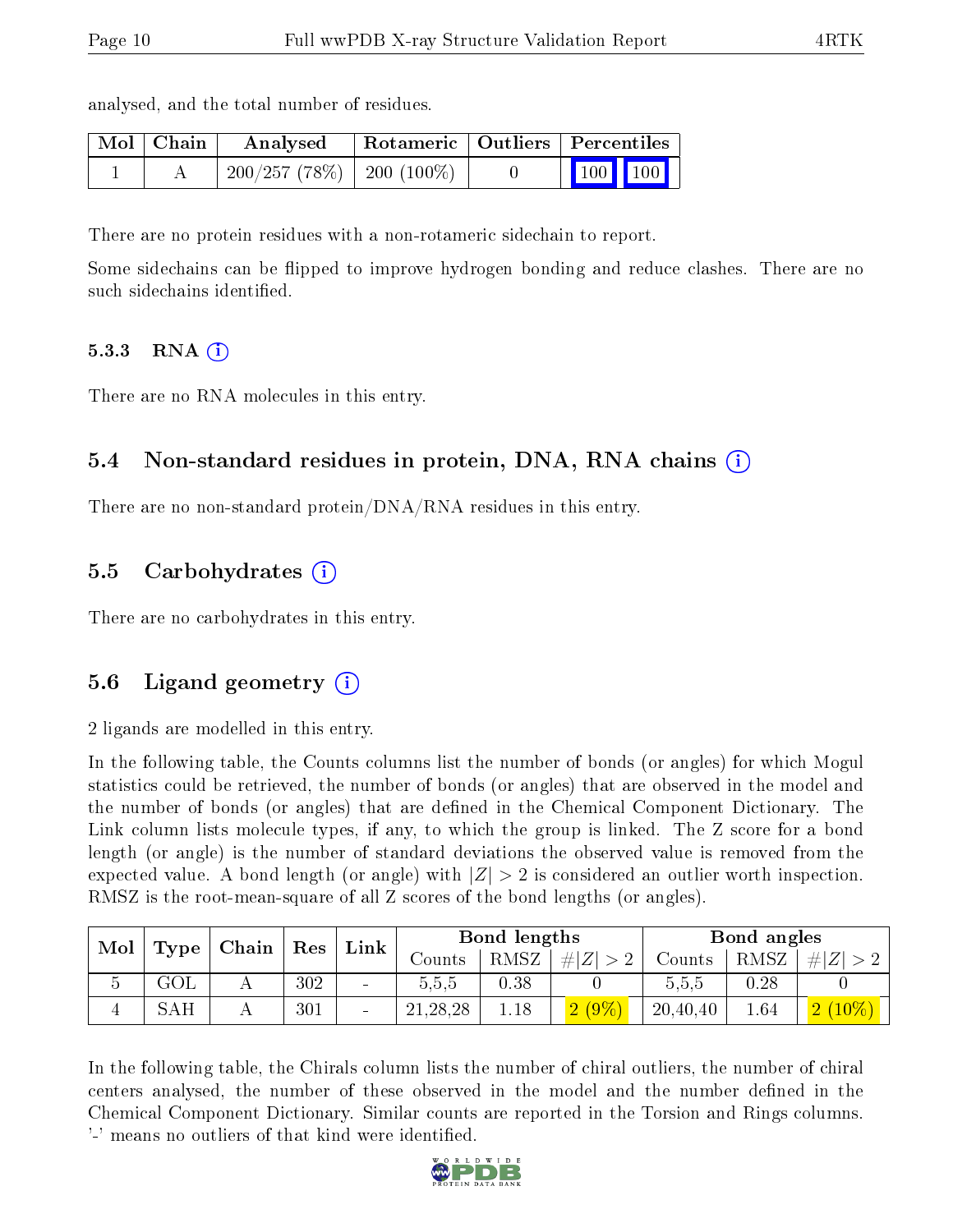|     |     |                          | $\text{Mol}$   Type   Chain   Res   Link   Chirals | <b>Torsions</b>               | Rings |
|-----|-----|--------------------------|----------------------------------------------------|-------------------------------|-------|
| GOL | 302 | <b>Contract Contract</b> | <b>Contract Contract</b>                           | 2/4/4/4                       |       |
| SAH | 301 | $\sim$                   |                                                    | $\frac{2}{7/31/31}$   0/3/3/3 |       |

All (2) bond length outliers are listed below:

|  |     |           |                                        | $\mid$ Mol $\mid$ Chain $\mid$ Res $\mid$ Type $\mid$ Atoms $\mid$ $\mid$ Z $\mid$ Observed(Å) $\mid$ Ideal(Å) $\mid$ |  |
|--|-----|-----------|----------------------------------------|-----------------------------------------------------------------------------------------------------------------------|--|
|  | 301 |           | $\perp$ SAH $\perp$ C2-N3 $\perp$ 3.94 | $1.38\,$                                                                                                              |  |
|  | 301 | - SAH - ' | $\mid$ C2-N1 $\mid$ 2.44               | $1.38\,$                                                                                                              |  |

All (2) bond angle outliers are listed below:

| Mol | $\top$ Chain   Res   Type |     |            | Atoms                   |                  | Observed $(°)$ | Ideal $({}^o)$ |
|-----|---------------------------|-----|------------|-------------------------|------------------|----------------|----------------|
|     |                           | 301 | <b>SAH</b> | $N3-C2-N1$              | $-5.39$          | 120.26         | 128.68         |
|     |                           | 301 | SAH.       | $\mid$ C5'-SD-CG $\mid$ | $^{\circ}$ -2.94 | 93.46          | $102.27\,$     |

There are no chirality outliers.

All (4) torsion outliers are listed below:

| Mol           | Chain | Res | <b>Type</b>  | Atoms         |
|---------------|-------|-----|--------------|---------------|
| -5            |       | 302 | GOL.         | $O1-C1-C2-C3$ |
|               |       | 301 | <b>SAH</b>   | N-CA-CB-CG    |
| $\frac{5}{2}$ |       | 302 | GOL.         | $O1-C1-C2-O2$ |
|               |       | 301 | $S \Delta H$ | CB-CG-SD-C5'  |

There are no ring outliers.

1 monomer is involved in 2 short contacts:

|  |                      | Mol   Chain   Res   Type   Clashes   Symm-Clashes |
|--|----------------------|---------------------------------------------------|
|  | $-301$ SAH $\degree$ |                                                   |

The following is a two-dimensional graphical depiction of Mogul quality analysis of bond lengths, bond angles, torsion angles, and ring geometry for all instances of the Ligand of Interest. In addition, ligands with molecular weight > 250 and outliers as shown on the validation Tables will also be included. For torsion angles, if less then 5% of the Mogul distribution of torsion angles is within 10 degrees of the torsion angle in question, then that torsion angle is considered an outlier. Any bond that is central to one or more torsion angles identified as an outlier by Mogul will be highlighted in the graph. For rings, the root-mean-square deviation (RMSD) between the ring in question and similar rings identified by Mogul is calculated over all ring torsion angles. If the average RMSD is greater than 60 degrees and the minimal RMSD between the ring in question and any Mogul-identified rings is also greater than 60 degrees, then that ring is considered an outlier. The outliers are highlighted in purple. The color gray indicates Mogul did not find sufficient equivalents in the CSD to analyse the geometry.

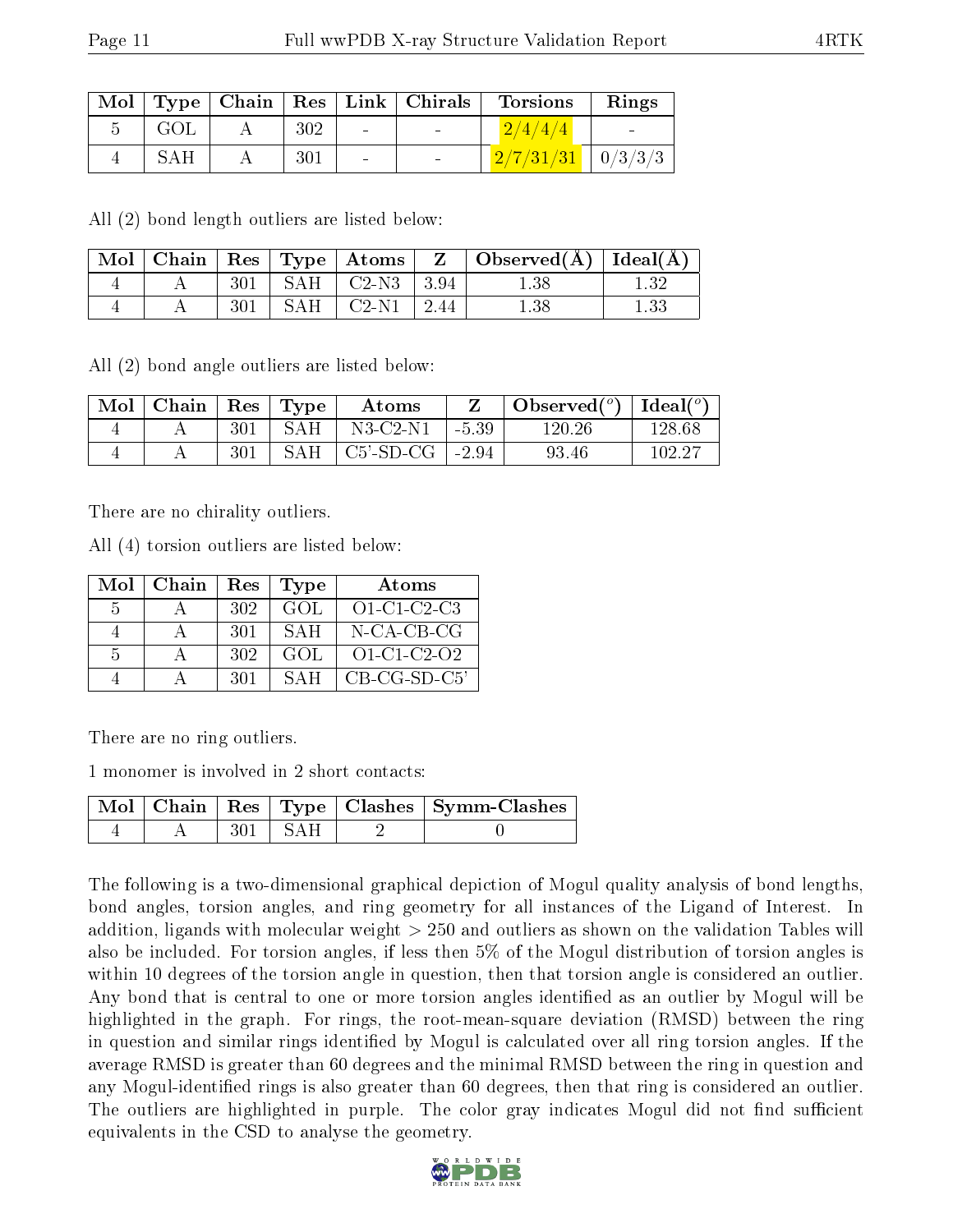

## 5.7 [O](https://www.wwpdb.org/validation/2017/XrayValidationReportHelp#nonstandard_residues_and_ligands)ther polymers (i)

There are no such residues in this entry.

## 5.8 Polymer linkage issues (i)

There are no chain breaks in this entry.

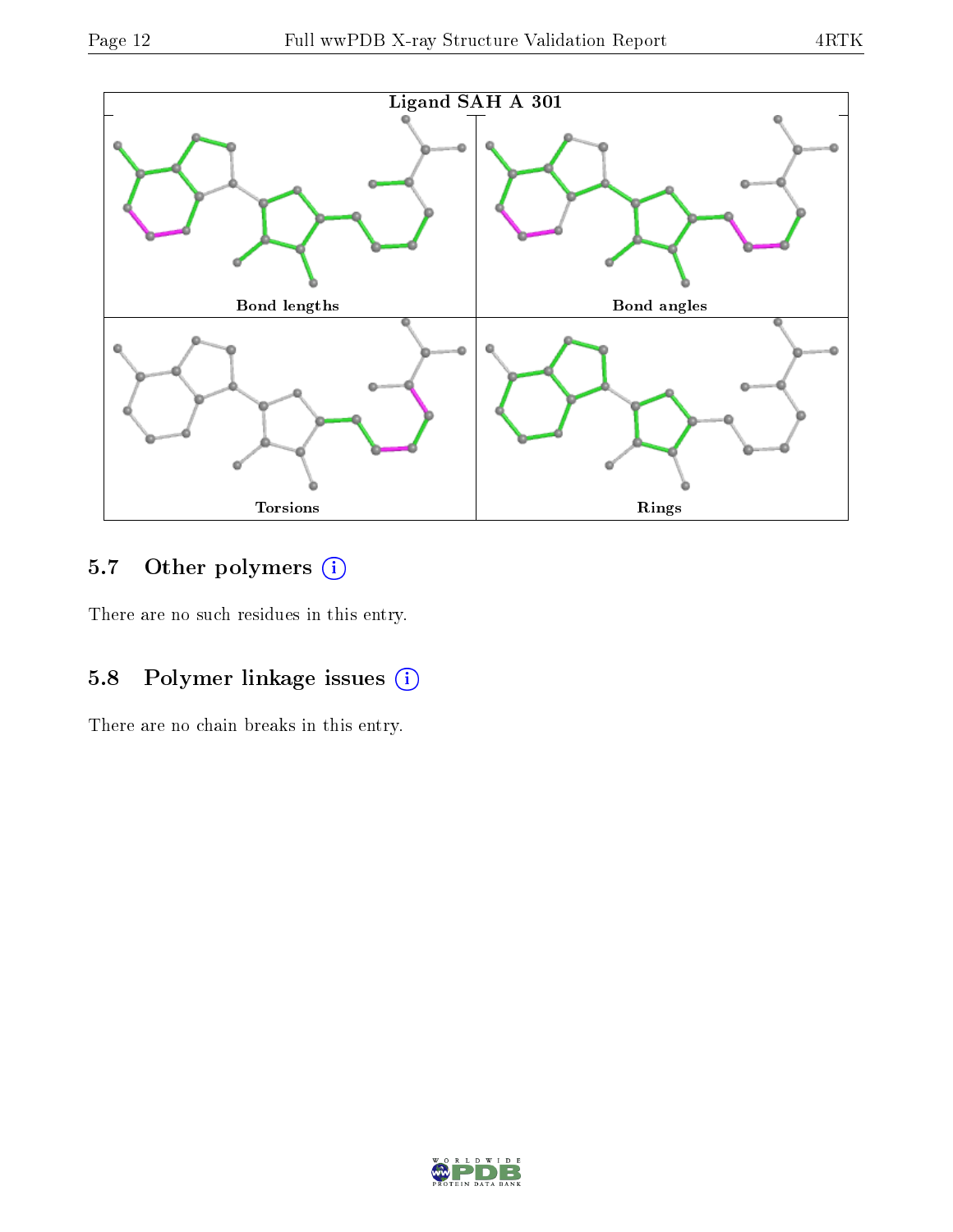## 6 Fit of model and data  $(i)$

### 6.1 Protein, DNA and RNA chains  $(i)$

In the following table, the column labelled  $#RSRZ> 2'$  contains the number (and percentage) of RSRZ outliers, followed by percent RSRZ outliers for the chain as percentile scores relative to all X-ray entries and entries of similar resolution. The OWAB column contains the minimum, median,  $95<sup>th</sup>$  percentile and maximum values of the occupancy-weighted average B-factor per residue. The column labelled ' $Q< 0.9$ ' lists the number of (and percentage) of residues with an average occupancy less than 0.9.

| Mol            | Chain | Analysed         | ${ <\hspace{-1.5pt}{\mathrm{RSRZ}}\hspace{-1.5pt}>}$ | $\rm \#RSRZ{>}2$    | $OWAB(A^2)$    | $\rm Q\textcolor{black}{<}0.9$ $\mid$ |
|----------------|-------|------------------|------------------------------------------------------|---------------------|----------------|---------------------------------------|
|                |       | $245/298$ (82\%) | 0.51                                                 | $14(5\%)$ 23<br>32  | 23, 37, 65, 82 |                                       |
| $\overline{2}$ |       | $11/11$ (100%)   | 0.11                                                 | $0$   100   100     | 35, 49, 56, 59 |                                       |
| 3              | G     | $11/11$ (100\%)  | 0.24                                                 | $0$ 100 100         | 35, 49, 55, 65 |                                       |
| All            | All   | 267/320(83%)     | 0.49                                                 | $14(5\%)$ 27<br> 37 | 23, 38, 65, 82 |                                       |

All (14) RSRZ outliers are listed below:

| Mol            | Chain          | Res | Type                     | <b>RSRZ</b> |
|----------------|----------------|-----|--------------------------|-------------|
| $\mathbf{1}$   | А              | 15  | TYR                      | 4.3         |
| $\mathbf{1}$   | А              | 174 | <b>ASP</b>               | 3.4         |
| $\mathbf{1}$   | A              | 220 | HIS                      | 2.6         |
| $\mathbf{1}$   | $\overline{A}$ | 36  | VAL                      | 2.4         |
| $\mathbf{1}$   | $\bf{A}$       | 175 | SER.                     | 2.4         |
| $\overline{1}$ | $\overline{A}$ | 102 | <b>GLN</b>               | 2.3         |
| $\mathbf{1}$   | А              | 20  | ASP                      | 2.3         |
| $\mathbf{1}$   | $\overline{A}$ | 247 | <b>VAL</b>               | 2.1         |
| $\mathbf{1}$   | А              | 8   | LEU                      | 2.1         |
| $\mathbf{1}$   | $\overline{A}$ | 5   | ARG                      | 2.1         |
| $\mathbf{1}$   | А              | 188 | SER                      | 2.0         |
| $\mathbf{1}$   | $\overline{A}$ | 13  | <b>GLY</b>               | 2.0         |
| 1              | А              | 38  | ALA                      | 2.0         |
| $\mathbf 1$    | A              | 19  | $\overline{\rm A}\rm SP$ | 2.0         |

### 6.2 Non-standard residues in protein, DNA, RNA chains (i)

There are no non-standard protein/DNA/RNA residues in this entry.

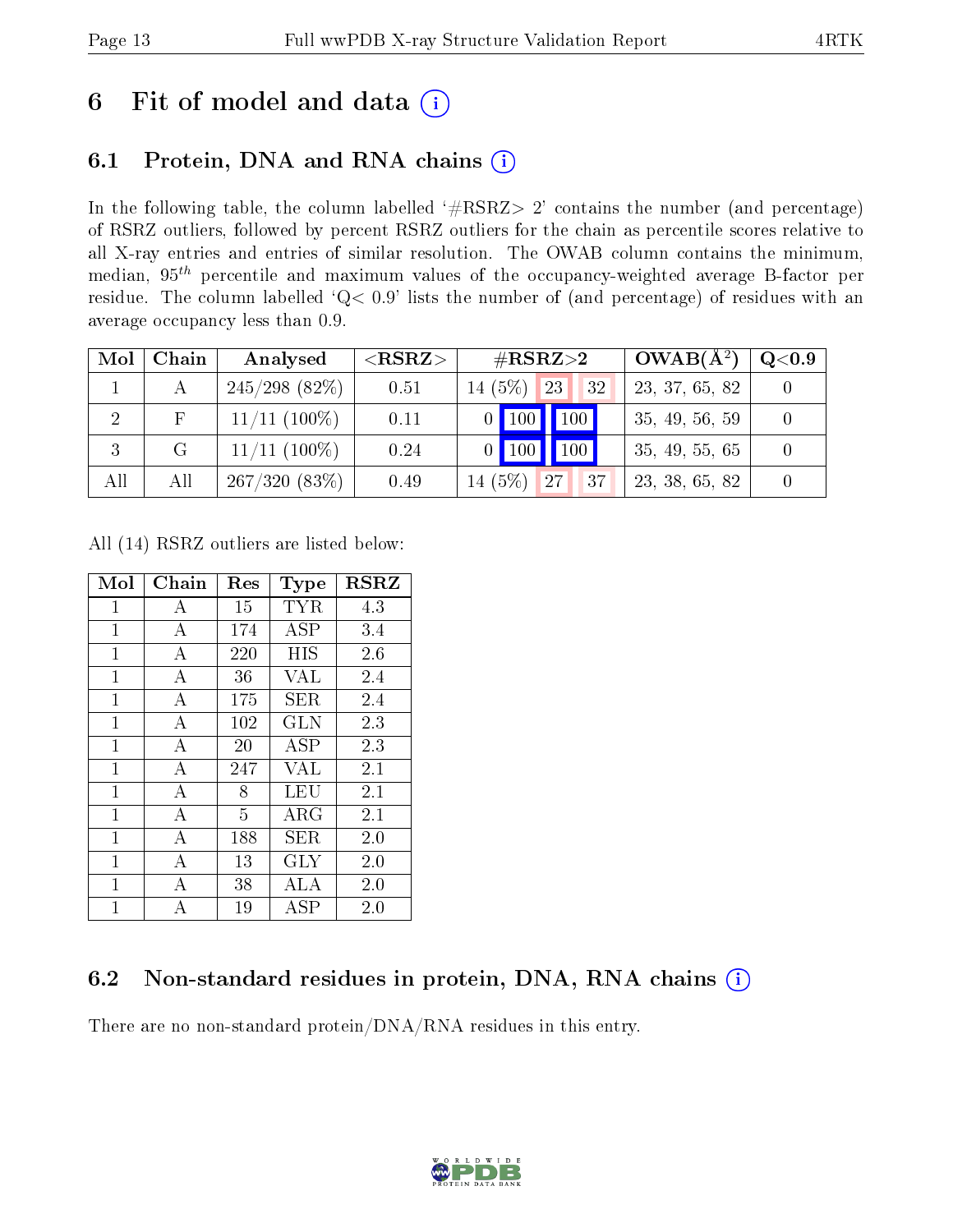### 6.3 Carbohydrates  $(i)$

There are no carbohydrates in this entry.

### 6.4 Ligands  $(i)$

In the following table, the Atoms column lists the number of modelled atoms in the group and the number defined in the chemical component dictionary. The B-factors column lists the minimum, median,  $95<sup>th</sup>$  percentile and maximum values of B factors of atoms in the group. The column labelled  $Q < 0.9$ ' lists the number of atoms with occupancy less than 0.9.

| Mol                   | Type <sub>1</sub> | Chain | $\mid$ Res $\mid$ | Atoms | RSCC |          | $RSR   B-factors(A2)$ | $\mathrm{Q}{<}0.9$ |
|-----------------------|-------------------|-------|-------------------|-------|------|----------|-----------------------|--------------------|
| $\tilde{\phantom{a}}$ | GOL               |       | 302               |       | 0.85 | $0.24\,$ | 58, 58, 58, 58        |                    |
|                       |                   |       | 301               | 26/26 | 0.89 |          | 29, 32, 56, 56        |                    |

The following is a graphical depiction of the model fit to experimental electron density of all instances of the Ligand of Interest. In addition, ligands with molecular weight  $> 250$  and outliers as shown on the geometry validation Tables will also be included. Each fit is shown from different orientation to approximate a three-dimensional view.